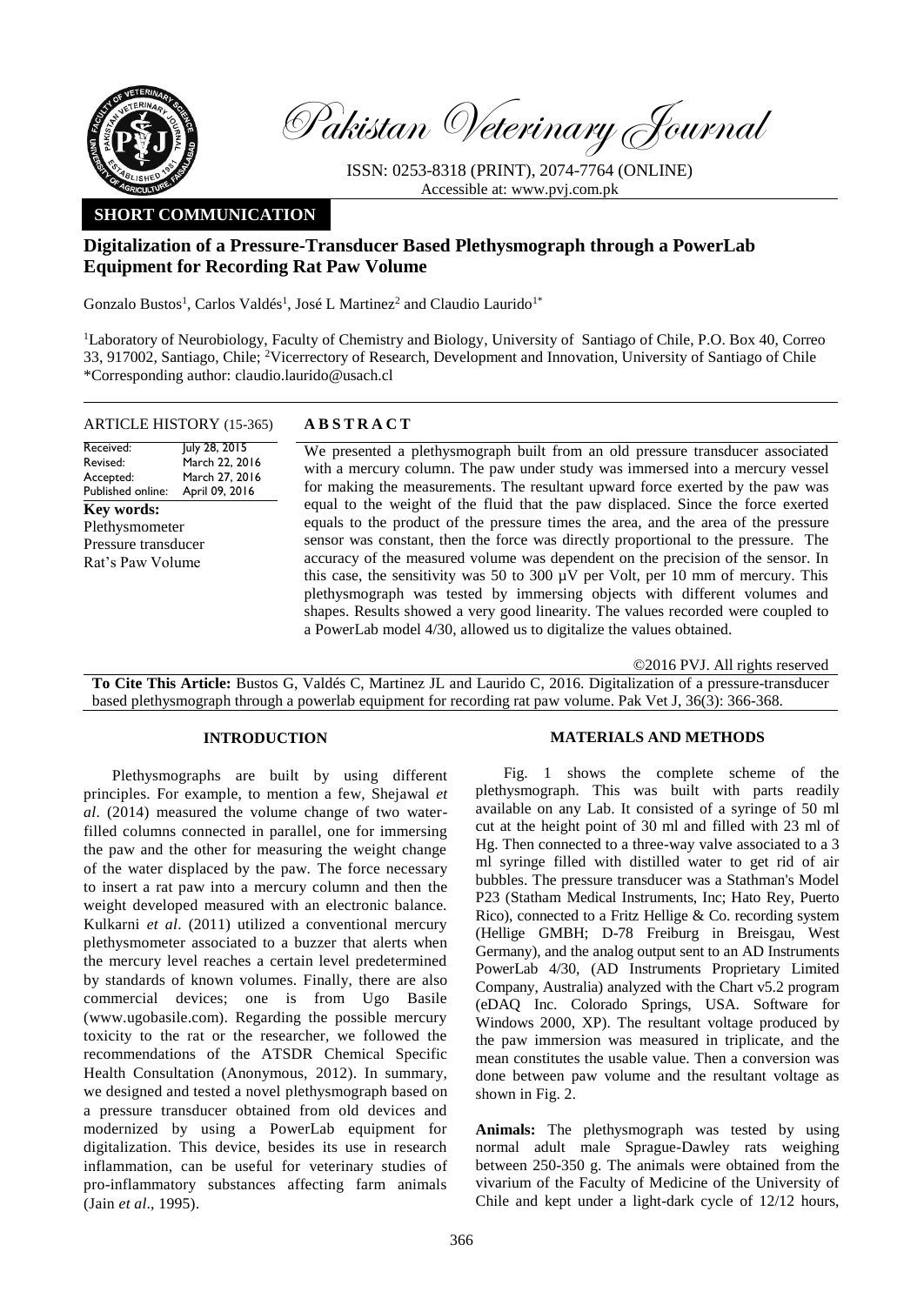with food and water *ad libitum*. All experiments were performed by the ethical guidelines of the International Association of the Study of Pain and the Committee on Bioethics of the University of Santiago of Chile, Chile.

Linearity tests: To test the volume measurements, we used a linear regression curve. The equation was:  $f(x) =$  $\mathbf{a} + \mathbf{b}X_i$ , were  $f(x)$  represent the estimated or predicted Y axis values for the observation  $X_i$ ; **a** represents the intercept of the curve, **b** the regression slope and **r** the linear correlation coefficient. In this case, **a**= 2.43; **b**= 17.66 and  $r = 0.999$ .

**Plethysmograph testing:** Before submitting the rat paw to the plethysmograph, a line with a permanent marker was done around the right paw ankle to replicate the measurements. The idea was to immerse the paw in the mercury up to the line. Furthermore, to avoid any movement that the rat could perform, the animals were anesthetized with a brief exposure to a mixture of 2% isofluorane in 100% oxygen. The anesthetic effect lasted no more than 1-2 minutes.

**Rat paw egg albumin inflammation:** Many irritant agents can be used as inflammation inducers to produce paw edema in rats. One of them is the intraplantar injection of undiluted egg white  $(50 \mu L)$ . The egg white induced a non-specific inflammation that lasted for around 6 hours (Chen *et al*., 2015).

**Rat paw inflammation testing challenged with ibuprofen:** The effect of injected undiluted egg white inflammation and the anti-inflammatory effect of ibuprofen were tested by injecting in the right paw, egg white and/or ibuprofen, according to the following scheme: 1) Three rats were injected with 50  $\mu$ L of intraplantar egg white and submitted to the plethysmograph to measure paw inflammation at times zero, 60, 120, 180 and 240 minutes; and 2) Three rats were injected with 50  $\mu$ L of intraplantar egg white and simultaneously with intraperitoneal (i.p.) ibuprofen applied at time zero with concentrations of 16 mg/kg. In a different experiment, three rats with ibuprofen at 40 mg/kg. Then, the resultant inflammation was tested at times zero, 60, 120, 180 and 240 minutes.

**Statistical analysis:** The results were taken as an average of three measurements and expressed as Mean  $\pm$  SE.

#### **RESULTS AND DISCUSSION**

To see the goodness of fit between known volumes placed into the plethysmograph and the resultant voltage delivered by the Chart program, we tested it in the range from 0.5 to 6.0 mL (Fig. 2). These values are in the range of the rat paw volume of around 1.5 to 4 mL, from normal to inflamed paw for rats weighing 250-350 g. To evaluate the *in vivo* performance of the plethysmograph, the inflammatory effect of intraplantar egg white and ibuprofen were done. Fig. 3 shows the inflammatory effect of egg white on the rat paw and the antiinflammatory effect of ibuprofen for two doses.



**Fig. 1:** The figure shows a schema of the plethysmograph. The rat paw is immersed into the Hg column, and the resultant pressure change is sensed by the pressure transducer. This response is sent to the Fritz Hellige device which transforms the pressure into an analog voltage that is fed to the PowerLab digitizer. These changes are visualized by using the Chart v5.2 software.



Fig. 2: The figure shows the resultant voltage corresponding to a given volume by immersing different objects with different shapes of a known volume, ranging from 0.5 to 6.0 mL. The regression curve had an  $r^2$ =0.999, indicating a very good linearity of the measurements. The experiments were done in triplicate. The symbols represent mean ± SEM. The error bars falls inside the symbols.



**Fig. 3:** The figure shows the inflammatory effect of the intraplantar injection of 50 µL of egg white at time zero. It can be observed that the maximum volume change (as a measure of edema) is produced around 60 minutes and lasts at times longer than four hours after injection. Also, the anti-inflammatory effect of ibuprofen i.p. applied at time zero. The figure shows the effect of ibuprofen at two concentrations. At 40 mg/kg, the anti inflammatory effect is complete, and no edema is developed. At lower doses (16 mg/kg) the edema is less prominent and keeps decreasing for all the time of the experiment. The experiments were done in triplicate. The bars correspond to the mean±SEM.